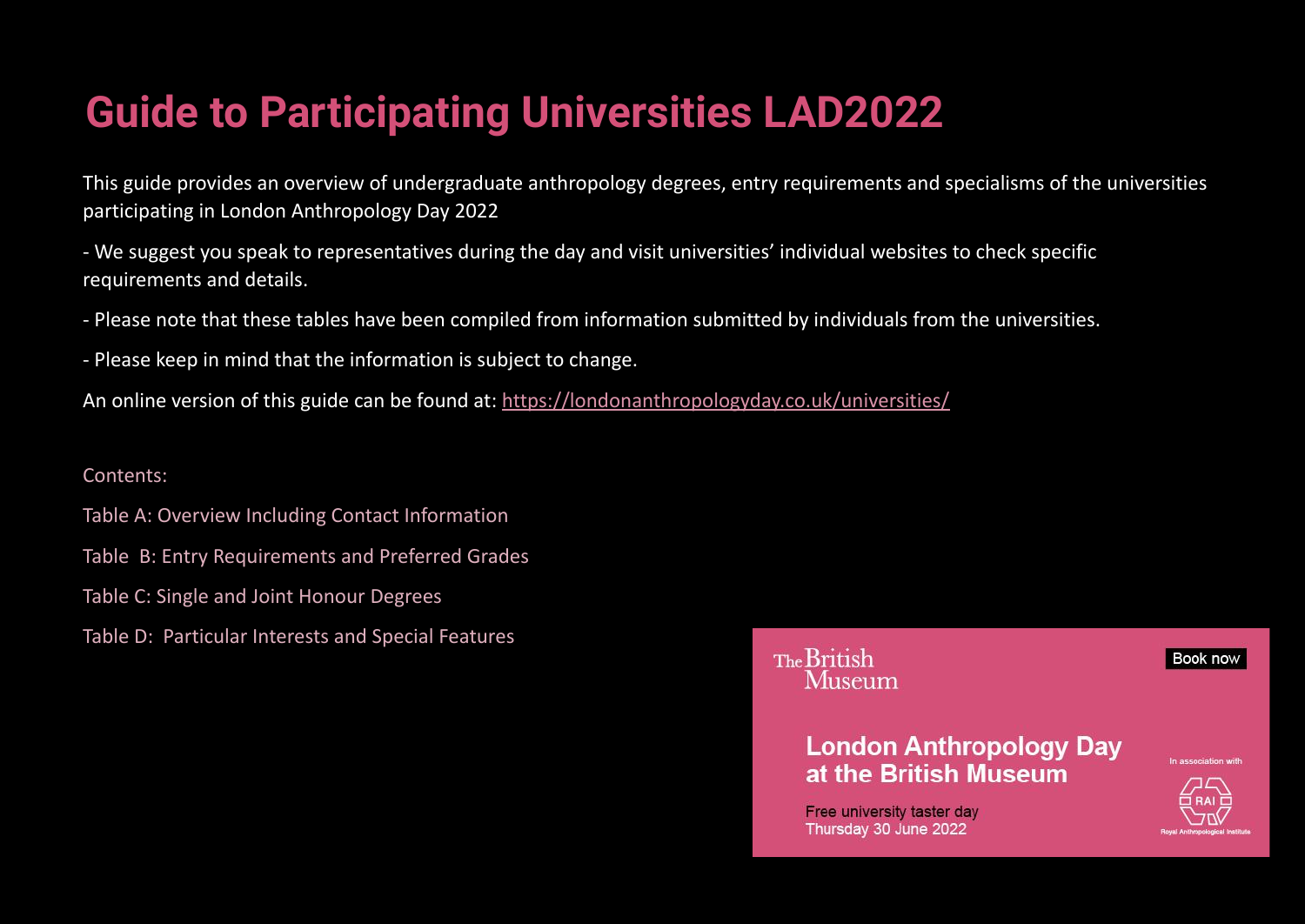| <b>Table A: Overview</b>         | <b>Social Anthropology</b> | Biological<br>Anthropology | <b>Material Culture</b><br>/Archaeology | Part time option?    | <b>Entry Requirements</b>                                                                                                                                                                                           | Contact                                                   | Email                                                            |
|----------------------------------|----------------------------|----------------------------|-----------------------------------------|----------------------|---------------------------------------------------------------------------------------------------------------------------------------------------------------------------------------------------------------------|-----------------------------------------------------------|------------------------------------------------------------------|
| University of Aberdeen           | $\checkmark$               |                            | $\checkmark$                            |                      | <b>BBB/IB 32/15 HL</b>                                                                                                                                                                                              |                                                           | study@abdn.ac.uk                                                 |
| University of Birmingham         | $\checkmark$               |                            | ✓                                       |                      | ABB to BBB/For BBB, IB 32/HL 5, 5, 5; For ABB, IB 32/HL<br>6,5,5; For AAB, IB 32/HL 6,6,5                                                                                                                           | Jessica Johnson                                           | i.johnson.5@bham.ac.uk                                           |
| <b>Bournemouth University</b>    | $\checkmark$               | $\checkmark$               | $\checkmark$                            | $\checkmark$         | 104-120 UCAS Points, either min. 2 A-levels, 2 HL<br>Certificates, BTEC Ex Diploma DMM, IB 29-31                                                                                                                    | Fiona Coward                                              | fcoward@bournemouth.ac.uk                                        |
| University of Bradford           |                            | V                          | $\checkmark$                            |                      | BBC, 112 UCAS tariff points to include at least 1 HL<br>Science subject at grade 6. Plus HL 3 or SL 4 in Maths<br>and English Language and Literature A or English B.                                               |                                                           | https://your.bradford.ac.uk/form/UGEnguiryForm2020               |
| University of Bristol            | $\checkmark$               | $\checkmark$               | $\checkmark$                            |                      | AAB/ IB 34/17 HL (BBB/ IB 31/15 HL contextual)                                                                                                                                                                      | Theresia Hofer                                            | theresia.hofer@bristol.ac.uk                                     |
| <b>Brunel University London</b>  | $\checkmark$               |                            |                                         |                      | <b>BBB/IB30</b>                                                                                                                                                                                                     | Anna Tuckett                                              | anna.tuckett@brunel.ac.uk                                        |
| University of Cambridge          | $\checkmark$               | V                          | ✓                                       |                      | A*AA/IB 40-42/20 or 21 at HL                                                                                                                                                                                        | Laure Bonner (Archaeology)<br>Kristina Bird (Social Anth) | mb97@cam.ac.uk<br>enquiries@socanth.cam.ac.uk                    |
| University of Dundee             |                            | ✓                          |                                         |                      | <b>BBB/IB30</b>                                                                                                                                                                                                     |                                                           | https://www.dundee.ac.uk/study/enquiry/                          |
| Durham University                | $\checkmark$               | V                          | $\checkmark$                            |                      | AAB/AAA/ IB 36/37                                                                                                                                                                                                   | Rosie Legg                                                | rosie.legg@durham.ac.uk                                          |
| University of Edinburgh          | $\checkmark$               |                            | $\checkmark$                            |                      | AAA/ IB 36/ 665 HL (ABB/ IB 34/655 HL contextually)                                                                                                                                                                 |                                                           | futurestudents@ed.ac.uk                                          |
| University of Essex              | $\checkmark$               |                            |                                         | $\sqrt{m}$ more info | BBB/IB 30/555 HL                                                                                                                                                                                                    | Johanna Romer                                             | Johanna.romer@essex.ac.uk                                        |
| University of Exeter             | $\checkmark$               |                            | ✓                                       |                      | AAB/IB 34                                                                                                                                                                                                           |                                                           | g.hughes3@exeter.ac.uk                                           |
| Goldsmiths University of London  | $\checkmark$               |                            |                                         | $\sqrt{m}$ more info | BBB/BTEC: DDM/IB 33 incl HL 655                                                                                                                                                                                     | <b>UG Jo Marrett</b><br><b>PG Elena Liber</b>             | anthropology@gold.ac.uk                                          |
| University of Kent               | $\checkmark$               | $\checkmark$               | $\checkmark$                            | $\sqrt{m}$ more info | ABB (reduction of at least 2 grades contextually)/ IB 34<br>or 15 HL                                                                                                                                                | <b>HSS Admissions Team</b>                                | hssadmissions@kent.ac.uk                                         |
| Liverpool John Moores University |                            | $\checkmark$               |                                         |                      | 2 A Levels, 112 UCAS points/ IB 26                                                                                                                                                                                  | Science Admissions                                        | scienceadmissions@limu.ac.uk                                     |
| LSE                              | $\checkmark$               |                            |                                         |                      | AAB (ABB contextual)/ IB 37/666 HL                                                                                                                                                                                  | Anthropology Dept.                                        | Anthropology.Enquiries@Ise.ac.uk                                 |
| University of Manchester         | $\checkmark$               |                            | $\checkmark$                            |                      | ABB/IB 34                                                                                                                                                                                                           | Dr Chika Watanabe                                         | chika.watanabe@manchester.ac.uk                                  |
| University of Oxford             | $\checkmark$               | $\checkmark$               | $\checkmark$                            |                      | AAA/ 38 (including core points) with 666 at HL                                                                                                                                                                      |                                                           | ugsupport@arch.ox.ac.uk, admissions@ihs.ox.ac.uk                 |
| Oxford Brookes University        | $\checkmark$               | $\checkmark$               |                                         | $\sqrt{m}$ more info | <b>BCC/IB 29</b>                                                                                                                                                                                                    | Course Administrator                                      | social.sciences@brookes.ac.uk                                    |
| Queen's University Belfast       | $\checkmark$               |                            |                                         |                      | ABB/IB 33/655 HL                                                                                                                                                                                                    | Dr. Fiona Murphy                                          | f.murphy@qub.ac.uk                                               |
| University of Reading            | $\checkmark$               | $\checkmark$               | ✓                                       |                      | <b>BBB/IB30</b>                                                                                                                                                                                                     | Alanna Cant                                               | a.m.cant@reading.ac.uk                                           |
| University of Roehampton         | $\checkmark$               | ✓                          |                                         | ✓                    | GCSE (or equivalent) requirement: Maths, Science or<br>Biology, Grade C / 4/ IB Full Diploma                                                                                                                        | Todd C. Rae                                               | https://www.roehampton.ac.uk/prospective-students/enquiri<br>es/ |
| SOAS University of London        | $\checkmark$               |                            |                                         |                      | ABB (BBB Contextual)/ 33 (555 HL)                                                                                                                                                                                   |                                                           | study@soas.ac.uk                                                 |
| University of Sussex             | $\checkmark$               |                            |                                         |                      | AAB-ABB/IB 34                                                                                                                                                                                                       | Evan Killick                                              | e.killick@sussex.ac.uk                                           |
| University College London        | $\checkmark$               | $\checkmark$               | $\checkmark$                            |                      | AAB (BBB Contextual)/ 36 (a total of 17 points in three<br>higher level subjects, with no score below 5) or<br>Contextual offers 30 (a total of 15 points in three higher<br>level subjects, with no score below 5) | <b>Anthony Harris</b>                                     | uganthro@ucl.ac.uk                                               |
| University of Winchester         | $\checkmark$               | $\checkmark$               | $\checkmark$                            | $\checkmark$         | 104-120 UCAS points; BCC-BBB/ IB minimum of 2XHL at Lisa Bernasek<br>4                                                                                                                                              |                                                           | lisa.bernasek@winchester.ac.uk                                   |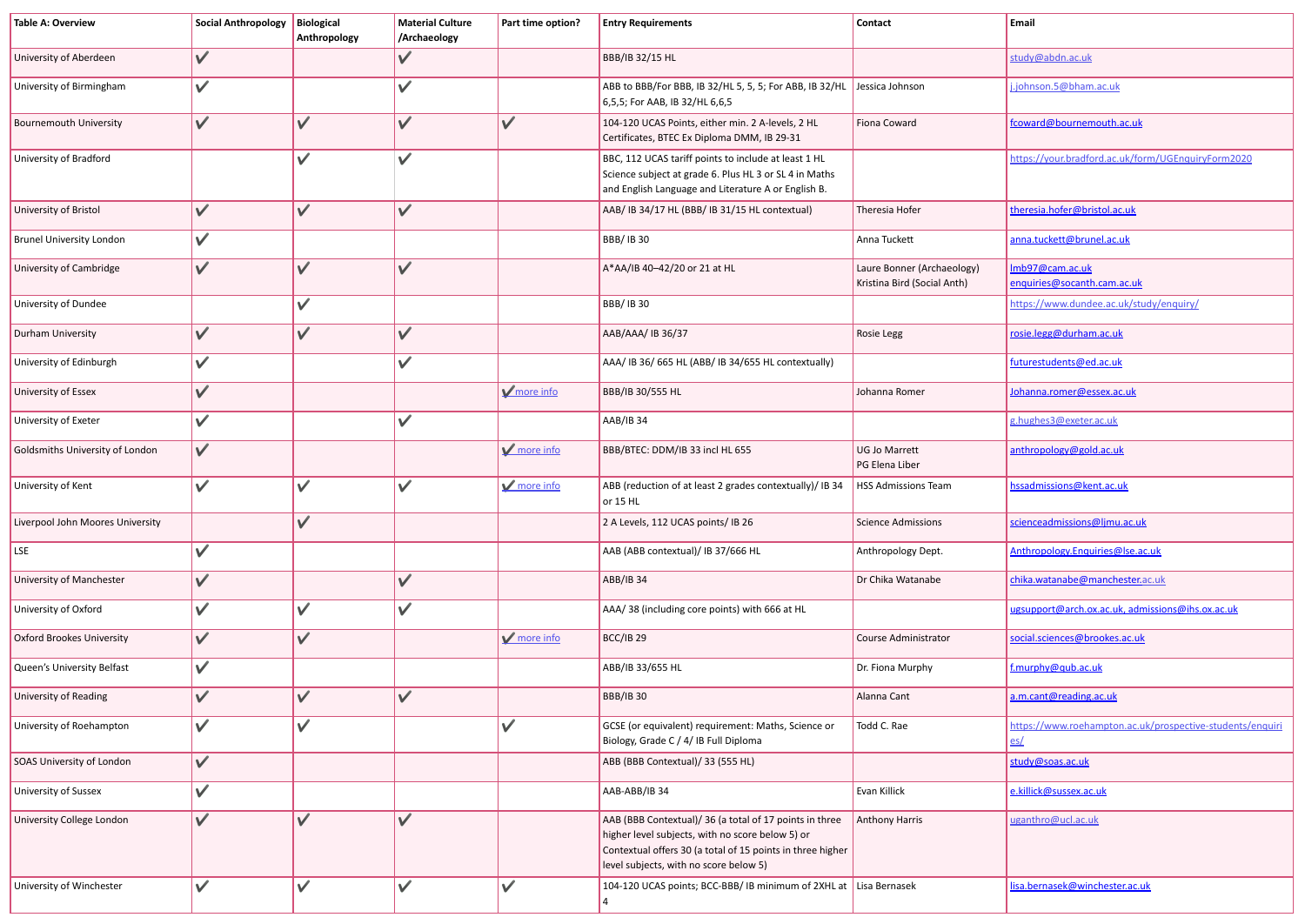| Table B: Entry Requirements and Preferred Subjects | <b>Entry Requirements</b>                                                                     | <b>Preferred Subjects</b>                                                                                                                                                                                             |  |
|----------------------------------------------------|-----------------------------------------------------------------------------------------------|-----------------------------------------------------------------------------------------------------------------------------------------------------------------------------------------------------------------------|--|
| University of Aberdeen                             | <b>BBB/IB 32/15 HL</b>                                                                        | No preferences                                                                                                                                                                                                        |  |
| University of Birmingham                           | ABB to BBB/For ABB, IB 32/HL 6, 5, 5 and for BBB, IB 32/HL 5, 5, 5                            | For the LV64 Anthropology and History Joint Honours programme, an A grade in A level History is required. There are no<br>preferred subjects for other Anthropology undergraduate programmes                          |  |
| <b>Bournemouth University</b>                      | 104-120 UCAS Points, either min. 2 A-levels, 2 HL Certificates, BTEC Ex Diploma DMM, IB 29-31 | No preferences                                                                                                                                                                                                        |  |
| University of Bradford                             |                                                                                               |                                                                                                                                                                                                                       |  |
| University of Bristol                              | AAB/ IB 34/17 HL (BBB/ IB 31/15 HL contextual)                                                | No preferences                                                                                                                                                                                                        |  |
| <b>Brunel University London</b>                    | <b>BBB/IB30</b>                                                                               | All subjects considered. BTEC and Access courses given preference where they are social science or arts and humanities<br>related.                                                                                    |  |
| University of Cambridge                            | A*AA/IB 40-42/20 or 21 at HL                                                                  | No preferences                                                                                                                                                                                                        |  |
| University of Central Lancashire                   | Equivalent of 96-112 UCAS points                                                              | No preferences                                                                                                                                                                                                        |  |
| Durham University                                  | AAB (reduction of up to 2 grades contextually)/IB 36                                          | No preferences                                                                                                                                                                                                        |  |
| UEA (Archeology, Anthropology and Art History)     | AAB/ IB 28                                                                                    | No preferences                                                                                                                                                                                                        |  |
| UEA (Anthropology with International Development)  | AAB/ IB 32                                                                                    | No preferences                                                                                                                                                                                                        |  |
| University of Edinburgh                            | AAA/ IB 36/ 665 HL (ABB/ IB 34/655 HL contextually)                                           | no specific A Level subjects required. GCSEs: English at C or 4.                                                                                                                                                      |  |
| University of Essex                                | BBB/IB 30/555 HL                                                                              | No preferences                                                                                                                                                                                                        |  |
| University of Exeter                               | AAB/IB 34                                                                                     | No preferences                                                                                                                                                                                                        |  |
| Goldsmiths University of London                    | BBB/BTEC: DDM/IB 33 incl HL 655                                                               | 3 HL subjects: One at level 6 and two at level 5                                                                                                                                                                      |  |
| University of Kent                                 | ABB (reduction of at least 2 grades contextually)/ IB 34 or 15 HL                             | Commitment to studying Anthropology is more important than any specific A-level combination                                                                                                                           |  |
| Liverpool John Moores University                   | 2 A Levels, 112 UCAS points/ IB 26                                                            | Science or Social Science subjects (including Anthropology)                                                                                                                                                           |  |
| LSE                                                | AAB (ABB contextual)/ IB 37/666 HL                                                            | No preferences                                                                                                                                                                                                        |  |
| University of Manchester                           | ABB/IB 34                                                                                     | No preferred subjects; many of our students come with a mixture of humanities and natural or social science subjects.<br>Commitment to studying Anthropology is more important than any specific A-level combination. |  |
| University of Oxford                               | AAA/ IB 38                                                                                    | No preferences for the BA ArchAnth, but for BA Human Sciences we require Maths and Biology A-levels                                                                                                                   |  |
| Oxford Brookes University                          | <b>BCC/IB 29</b>                                                                              | No preferences                                                                                                                                                                                                        |  |
| Queen's University Belfast                         | ABB/IB 33/655 HL                                                                              | No preferences                                                                                                                                                                                                        |  |
| University of Reading                              | <b>BBB/IB 30</b>                                                                              | No preferences                                                                                                                                                                                                        |  |
| University of Roehampton                           | GCSE (or equivalent) requirement: Maths, Science or Biology, Grade C / 4/ IB Full Diploma     | No preferences                                                                                                                                                                                                        |  |
| SOAS University of London                          | AAB-ABB/ IB 35/665 HL                                                                         | No preferences                                                                                                                                                                                                        |  |
| University of Southampton                          | ABB to BBB/IB 32 to 30/16 to 15 HL                                                            | No preferences                                                                                                                                                                                                        |  |
| University of Sussex                               | AAB-ABB/IB 34                                                                                 | Prefer at least one essay-based subject                                                                                                                                                                               |  |
| University College London                          | AAB (BBB Contextual)                                                                          | No specific subjects. At least two A level subjects should be taken from UCL's list of preferred A level subjects.                                                                                                    |  |
| University of Wales Trinity Saint David            | 240 UCAS Points                                                                               | No preferences                                                                                                                                                                                                        |  |
| University of Winchester                           | 104-120 UCAS Points, IB minimum of 2XHL at 4                                                  | No preferences                                                                                                                                                                                                        |  |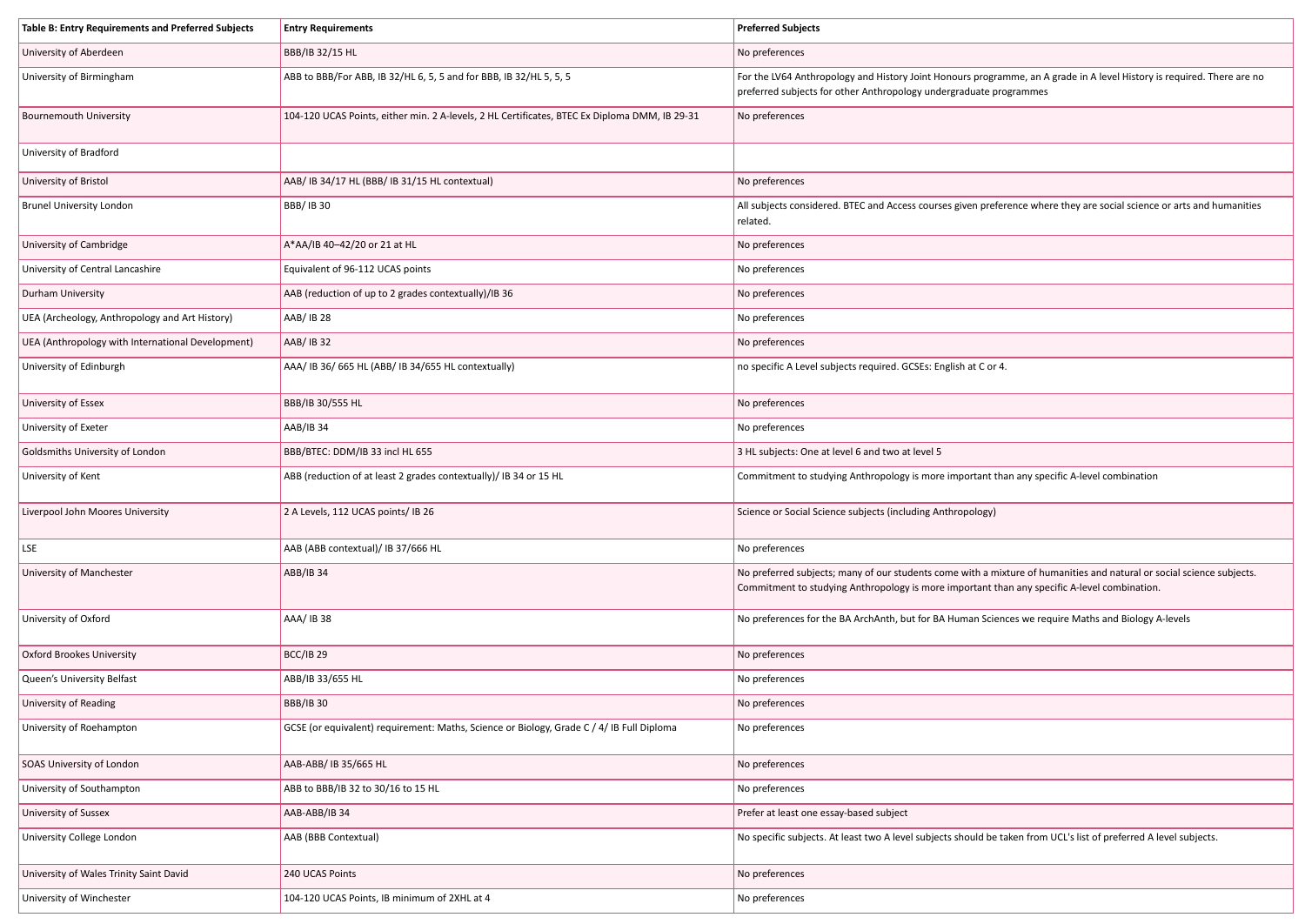| <b>Table C: Degrees</b>         | <b>Single Honours</b>                                                                                                                                                                                                                                                                      | <b>Joint Honours</b>                                                                                                                                                                                                                                                                                                                                                                                                                                                                                                            |
|---------------------------------|--------------------------------------------------------------------------------------------------------------------------------------------------------------------------------------------------------------------------------------------------------------------------------------------|---------------------------------------------------------------------------------------------------------------------------------------------------------------------------------------------------------------------------------------------------------------------------------------------------------------------------------------------------------------------------------------------------------------------------------------------------------------------------------------------------------------------------------|
| University of Aberdeen          | MA (Hons) Anthropology (4-years full time)                                                                                                                                                                                                                                                 | All MA (Hons): Anthropology and Archaeology, Anthropology and English, Anthropology and Film & Visual Culture,<br>Anthropology and French, Anthropology and Gaelic Studies, Anthropology and Geography, Anthropology and German,<br>Anthropology and History, Anthropology and International Relations, Anthropology and Philosophy, Anthropology and<br>Politics, Anthropology and Psychology, Anthropology and Sociology, Anthropology and Spanish & Latin American Studies,<br>Anthropology and Theology & Religious Studies |
| University of Birmingham        | BA Archaeology and Anthropology, BA Social Anthropology                                                                                                                                                                                                                                    | BA Anthropology and African Studies; BA Anthropology and Classical Literature and Civilisation; BA Anthropology and<br>History; BA Anthropology and Politics                                                                                                                                                                                                                                                                                                                                                                    |
| <b>Bournemouth University</b>   | <b>BSc Anthropology</b>                                                                                                                                                                                                                                                                    | BA (Hons) Sociology and Social Anthropology; BA (Hons) Archaeology and Anthropology                                                                                                                                                                                                                                                                                                                                                                                                                                             |
| University of Bristol           | <b>BA Anthropology</b>                                                                                                                                                                                                                                                                     | BA in Archaeology and Anthropology                                                                                                                                                                                                                                                                                                                                                                                                                                                                                              |
| <b>Brunel University London</b> | Anthropology BSc<br>Our programme gives you the freedom to choose one of our pathway<br>options early on:-<br>Anthropology BSc<br>Anthropology (Childhood, Youth and Education) BSc<br>Anthropology (Development, War and Humanitarian Assistance) BSc<br>Anthropology (Global Health) BSc | Anthropology and Sociology BSc                                                                                                                                                                                                                                                                                                                                                                                                                                                                                                  |
| University of Cambridge         | BA Human, Social and Political Sciences<br>BA Archaeology (Biological Anthropology is offered through the<br>Archaeology course, either as a stand-alone track or as a combination with<br>Archaeology)                                                                                    | Social Anthropology with A) Politics and International Relations B) Sociology<br>BA Archaeology (Biological Anthropology is offered through the Archaeology course, either as a stand-alone track or as a<br>combination with Archaeology)                                                                                                                                                                                                                                                                                      |
| Durham University               | BA Anthropology (L602); BSc Anthropology (L601); BSc Health and Human<br>Sciences (B991)                                                                                                                                                                                                   | BA Anthropology and Archaeology (L654); BA Anthropology and Sociology (LL36); BSc Psychology and Anthropology<br>(CL86)                                                                                                                                                                                                                                                                                                                                                                                                         |
| University of Edinburgh         | MA Social Anthropology                                                                                                                                                                                                                                                                     | MA Social Anthropology and Politics, MA Social Anthropology and Social Policy, MA Social Anthropology with<br>Development, MA Arabic and Social Anthropology, MA Archaeology and Social Anthropology, MA Geography and Social<br>Anthropology, MA Law and Social Anthropology, MA Linguistics and Social Anthropology, MA Persian and Social<br>Anthropology, MA Sociology and Social Anthropology                                                                                                                              |
| University of Essex             |                                                                                                                                                                                                                                                                                            | BA Social Anthropology with Human Rights                                                                                                                                                                                                                                                                                                                                                                                                                                                                                        |
| University of Exeter            | <b>BA Anthropology</b>                                                                                                                                                                                                                                                                     | BA Archaeology and Anthropology<br>BA Sociology and Anthropology<br>Further flexibility is offered by enrolling anthropology as a part of Flexible Combined Honours.                                                                                                                                                                                                                                                                                                                                                            |
| Goldsmiths University of London | BA Anthropology, BA Anthropology and Visual Practice                                                                                                                                                                                                                                       | BA Anthropology and Sociology, BA Anthropology and Media                                                                                                                                                                                                                                                                                                                                                                                                                                                                        |
| University of Kent              | BSc Anthropology, BSc Anthropology with a Year Abroad, BSc Anthropology<br>with a Year in Professional Practice                                                                                                                                                                            | BA Cultural Studies and Social Anthropology, LLB Law and Social Anthropology, and BA Sociology and Social Anthropology                                                                                                                                                                                                                                                                                                                                                                                                          |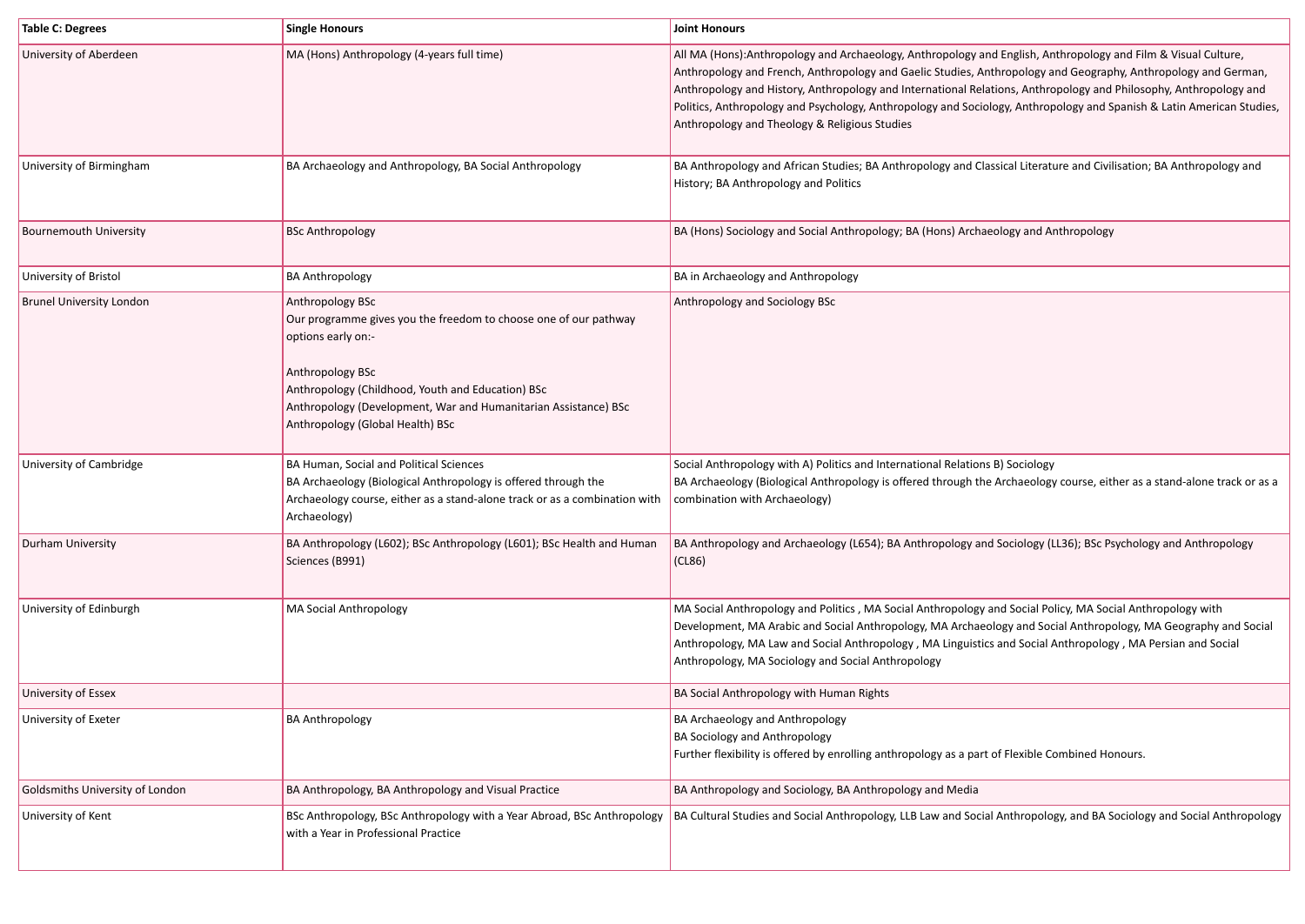| Liverpool John Moores University | <b>BSc (Hons) Forensic Anthropology</b>                                          | BSc (Hons) Forensic Anthropology with Foundation Yea; BSc (Hons) Human Evolution and Behaviour; BSc (Hons) Human<br>Evolution and Behaviour with Foundation Year                                                                                                                                                                                                                                                                                                                                    |
|----------------------------------|----------------------------------------------------------------------------------|-----------------------------------------------------------------------------------------------------------------------------------------------------------------------------------------------------------------------------------------------------------------------------------------------------------------------------------------------------------------------------------------------------------------------------------------------------------------------------------------------------|
| LSE                              | BA Social Anthropology; BSc Social Anthropology                                  | BA Anthropology and Law.<br>Students admitted to the BA or BSc in Social Anthropology can also elect to undertake a specialism in Politics,<br>International History, or a language. If a student takes a unit from one of these three disciplines in each year of their<br>study, they will be eligible to graduate with the following degrees:<br>BA/BSc Social Anthropology with Politics<br>BA/BSc Social Anthropology with International History<br>BA/BSc Social Anthropology with a Language |
| University of Manchester         | BSocSc in Social Anthropology (3 years or 4 years with study year abroad)        | BSocSc Social Anthropology and Politics, BSocSc Social Anthropology and Philosophy, BSocSc Social Anthropology and<br>Sociology, BSocSc Social Anthropology and Quantitative Methods, BSocSc Social Anthropology and Criminology, BA<br>Anthropology and Comparative Religion, BA Social Anthropology and Linguistics, BA Archaeology and Anthropology                                                                                                                                              |
| University of Oxford             | <b>BA Human Sciences</b>                                                         | <b>BA Archaeology and Anthropology</b>                                                                                                                                                                                                                                                                                                                                                                                                                                                              |
| <b>Oxford Brookes University</b> | BSc Anthropology/ BA Social Anthropology/ BSc Biological Anthropology in<br>2022 | Anthropology with: Communication, Media and Culture/ Criminology/ English Literature/ Geography/ History/ History of<br>Art/ International Relations/ Philosophy/ Sociology.                                                                                                                                                                                                                                                                                                                        |
| Queen's University Belfast       | Anthropology BA                                                                  | Anthropology and English 3 yrs (QL36)<br>Anthropology and French 4 yrs (RL16)<br>Anthropology and History 3 yrs (VL16)<br>Anthropology and Irish 3 yrs (QL56)<br>Anthropology and Spanish 4 yrs (LR64)<br>Anthropology and International Relations 3 years (LL6F)<br>Anthropology and Philosophy 3 years (LV65)<br>Anthropology and Politics 3 years (LL62)                                                                                                                                         |
| University of Reading            |                                                                                  | BA Archaeology and Anthropology                                                                                                                                                                                                                                                                                                                                                                                                                                                                     |
| University of Roehampton         | Anthropology                                                                     | Social Anthropology                                                                                                                                                                                                                                                                                                                                                                                                                                                                                 |
| SOAS University of London        | <b>BA Social Anthropology</b>                                                    | BA Social Anthropology and Arabic*, Chinese*, Development Studies, East Asian Studies, Economics, History, History of<br>Art, International Relations, Japanese*, Korean*, Languages and Cultures (3 or 4 years), Law, Linguistics, Music, Politics,<br>World Philosophies<br>*4 year degree with compulsory year abroad                                                                                                                                                                            |
| University of Sussex             | <b>BA Anthropology</b>                                                           | BA Anthropology with History, Geography, Cultural Studies, International Development, International Relations, Modern<br>Language (French, Italian or Spanish)                                                                                                                                                                                                                                                                                                                                      |
| <b>University College London</b> | BSc Anthropology, BSc Anthropology with a Year Abroad.                           | BA Archaeology and Anthropology, UCL Institute of Archaeology                                                                                                                                                                                                                                                                                                                                                                                                                                       |
| University of Winchester         | <b>BA (Hons) Anthropology</b>                                                    | BA (Hons) Anthropology and Archaeology                                                                                                                                                                                                                                                                                                                                                                                                                                                              |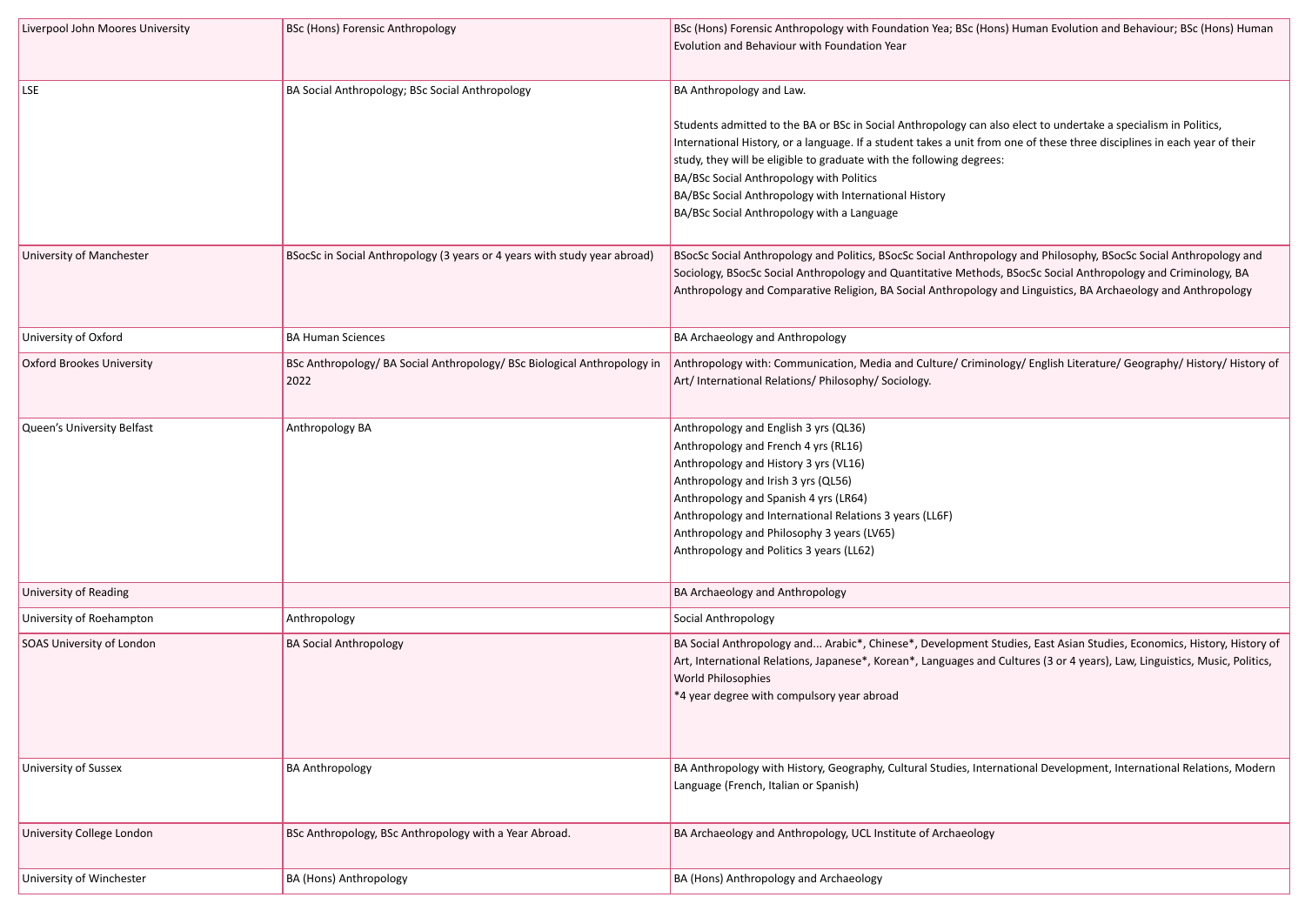| <b>Table D: Features and Interests</b> | Interests                                                                                                                                                                                                                                                                                                                                                                                                                                                                                                                                                                                                                                                                                                                                                                                                        | <b>Special Features</b>                                                                                                                                                                                                                                                                                                                                                                                                                                                                                                                                                                                                                                                                                                                                                                                                                                                                                                                                                                                                      |
|----------------------------------------|------------------------------------------------------------------------------------------------------------------------------------------------------------------------------------------------------------------------------------------------------------------------------------------------------------------------------------------------------------------------------------------------------------------------------------------------------------------------------------------------------------------------------------------------------------------------------------------------------------------------------------------------------------------------------------------------------------------------------------------------------------------------------------------------------------------|------------------------------------------------------------------------------------------------------------------------------------------------------------------------------------------------------------------------------------------------------------------------------------------------------------------------------------------------------------------------------------------------------------------------------------------------------------------------------------------------------------------------------------------------------------------------------------------------------------------------------------------------------------------------------------------------------------------------------------------------------------------------------------------------------------------------------------------------------------------------------------------------------------------------------------------------------------------------------------------------------------------------------|
| University of Aberdeen                 | Thematic: Political Anthropology, Postcolonial Studies, Anthropology of Religion,<br>Environmental Anthropology, Human-Animal Relations, Ethnographic and Fieldwork<br>Methods. Regional Specialism: Circumpolar Studies, South America, Tibet & Himalayas                                                                                                                                                                                                                                                                                                                                                                                                                                                                                                                                                       | Comprehensive training in fieldwork methods for single-honours students as part of honours dissertation project.                                                                                                                                                                                                                                                                                                                                                                                                                                                                                                                                                                                                                                                                                                                                                                                                                                                                                                             |
| University of Birmingham               | The Department of African Studies and Anthropology brings together a wide range of<br>disciplines spanning arts and social sciences - history, sociology, geography, politics, language,<br>literature and anthropology (both cultural and development-oriented) - and fosters<br>a common focus on local knowledge, a commitment to long-term field and archival work in<br>Africa and the Caribbean, and collaboration with African and Caribbean colleagues.                                                                                                                                                                                                                                                                                                                                                  | You can apply to study abroad for a year in an approved university around the world. If you achieve a grade of 2.1 or<br>above in your first year then you will be invited to apply for a Year Abroad in your second year. If your application is<br>successful, you will go abroad in your third year and return to us for your final year. Find out more at<br>interaction between them. The diversity of regional and disciplinary perspectives is unified by   birmingham.ac.uk/yearabroad . As a Single Honours student in the Department of African Studies and<br>Anthropology you can also apply to spend a semester abroad at one of our carefully selected partner universities,<br>where we have close personal ties with academic staff. If your application is successful, during your time abroad you<br>will be able to study modules in related subjects, including topics specific to the place of study. It is possible to<br>attend universities where all the modules offered will be taught in English. |
| <b>Bournemouth University</b>          | Biological anthropology; human evolution; cultural ecology; anthropology of care; applied<br>anthropology; anthropology of conflict                                                                                                                                                                                                                                                                                                                                                                                                                                                                                                                                                                                                                                                                              | All students have the option to take a short or year-long placement in the UK or abroad as part of their degree.                                                                                                                                                                                                                                                                                                                                                                                                                                                                                                                                                                                                                                                                                                                                                                                                                                                                                                             |
| University of Bristol                  | Kinship, Migration, Evolutionary Anthropology, Primatology, Linguistic Anthropolgy,<br>Forensics, Early Human Origins, Social Evolution, Material Culture, Cultural Evolution,<br>Economic Anthropology, Amazonia, Human Health, Childhood, Africa, S.E. Asia.                                                                                                                                                                                                                                                                                                                                                                                                                                                                                                                                                   | Potential to spend a teaching block abroad in the second year, opportunity for work placement                                                                                                                                                                                                                                                                                                                                                                                                                                                                                                                                                                                                                                                                                                                                                                                                                                                                                                                                |
| <b>Brunel University London</b>        | AIDS epidemic, Anthropology of emotion, Cosmology and witchcraft, Development,<br>inequality and education, Development and race, Disability and human rights, Education,<br>children's rights and social protection, Energy and resource conflict, Economic life in<br>cross-cultural perspective, Infrastructure development, International development, Markets<br>and trade, Masculinity and sexuality, Migration, '(il)legality', citizenship, Mobility and<br>connectivity across regions, Nationalism, religion and social conflict, Personhood, history and<br>landscape, Performance and the body, Post-colonial anthropology, Psychological and<br>psychiatric anthropology Roads and transport infrastructure, Sectarian and identity politics,<br>Trade, mobility, social life of work, Young people | Brunel anthropology undergraduate courses offer students the unique possibility to undertake either two six-month<br>placements or a year-long placement while studying. Placements can be based at home or abroad. They range from<br>supporting charities or development programmes to working in a museum or a school.                                                                                                                                                                                                                                                                                                                                                                                                                                                                                                                                                                                                                                                                                                    |
| University of Cambridge                | Social Anthropology: Kinship, Economics, Politics and Religion, Ethnographic Areas (S.E. Asia,<br>Africa, Middle East, S. Asia, Europe, Inner Asia), Medical Anthropology, Development, the<br>Anthropology of Ethics and Morality.<br>Biological Anthropology: Biological Anthropology - human origins, evolutionary history,<br>ecology, adaptations, genetics, behaviour, primatology, human health and disease                                                                                                                                                                                                                                                                                                                                                                                               | Social Anthropology: Dissertation in third year.<br>Biological Anthropology: Biological Anthropology is taught as part of the Archaeology course, either as a<br>stand-alone track or as a combination with Archaeology. Papers can also be borrowed from Social Anthropology,<br>Politics, Sociology or Psychology. 2.5 weeks excavation training<br>4 weeks independently organised fieldwork OR museum work (abroad or<br>UK-based)                                                                                                                                                                                                                                                                                                                                                                                                                                                                                                                                                                                       |
| <b>Durham University</b>               | Social Anthropology (including among others - politics, expertise, development, energy,<br>religion, economics, kinship); Biological Anthropology (including among others primatology,<br>forensic anthropology, cultural evolution); Anthropology of Health (including critical medical<br>anthropology, global health, planetary health & environment, evolutionary medicine);<br>Interdisciplinary and integrated approaches (including links with archaeology, sociology and<br>psychology as part of Joint Honours programmes)                                                                                                                                                                                                                                                                              | All our degrees can incorporate a year abroad or placement year. All our students train in qualitative and<br>quantitative research methods from year one and participate in hands on local fieldwork activities in year two and a<br>funded residential two-week field school in year three.                                                                                                                                                                                                                                                                                                                                                                                                                                                                                                                                                                                                                                                                                                                                |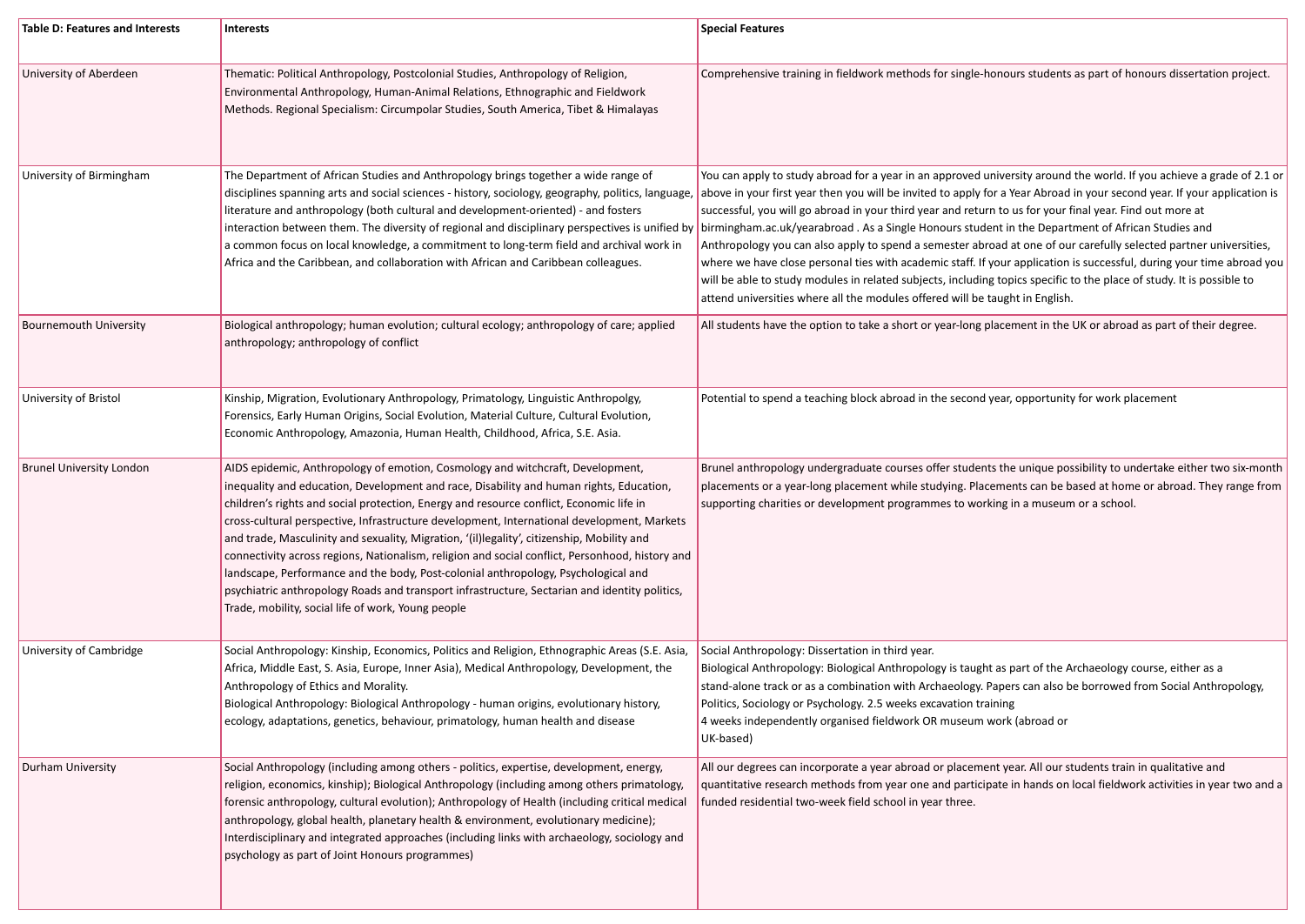| University of Edinburgh          | Our research is global in scope and at the heart of our teaching practice. It includes core<br>themes in medical anthropology; religion and society; migration and refugee studies; politics<br>and the law; science and technology; kinship and relatedness; peace and conflict studies;<br>anthropology and the arts; media anthropology; cultural heritage; international<br>development; human-animal relations; sexuality and reproduction; and infrastructure and<br>energy transitions. | Students will have the opportunity to conduct your own research in the summer break between Years 3 and 4. Your<br>dissertation supervisor will help you to plan and develop your research project which can take place in the UK or<br>overseas.                                                                                                                                                                                                                                                                                                                                                                                                                                                                                                                                                                                                                                                                                                                                                                                                                                                                                                                                                                                                                                                                                                                                                                                                                                                                                                                                                                                                                                                                    |
|----------------------------------|------------------------------------------------------------------------------------------------------------------------------------------------------------------------------------------------------------------------------------------------------------------------------------------------------------------------------------------------------------------------------------------------------------------------------------------------------------------------------------------------|----------------------------------------------------------------------------------------------------------------------------------------------------------------------------------------------------------------------------------------------------------------------------------------------------------------------------------------------------------------------------------------------------------------------------------------------------------------------------------------------------------------------------------------------------------------------------------------------------------------------------------------------------------------------------------------------------------------------------------------------------------------------------------------------------------------------------------------------------------------------------------------------------------------------------------------------------------------------------------------------------------------------------------------------------------------------------------------------------------------------------------------------------------------------------------------------------------------------------------------------------------------------------------------------------------------------------------------------------------------------------------------------------------------------------------------------------------------------------------------------------------------------------------------------------------------------------------------------------------------------------------------------------------------------------------------------------------------------|
| University of Essex              | Critical Anthropology, Global Inequalities, Urban Ethnography                                                                                                                                                                                                                                                                                                                                                                                                                                  | Opportunities for Study Abroad, Placement Year                                                                                                                                                                                                                                                                                                                                                                                                                                                                                                                                                                                                                                                                                                                                                                                                                                                                                                                                                                                                                                                                                                                                                                                                                                                                                                                                                                                                                                                                                                                                                                                                                                                                       |
| University of Exeter             | Anthropology at Exeter sits within the Department of Sociology, Philosophy and<br>Anthropology. It includes staff with a very wide range of interests. Staff teach<br>and research on the anthropology of health, illness and wellbeing (especially relating to<br>Japan), the anthropology of the senses, human-animal interactions, food, political<br>anthropology (especially relating to the Middle East), ethnicity, and science and technology<br>studies.                              | We try to foster a hands-on introduction to anthropology, from our study abroad options with a range of partner<br>universities around the world (available to students earning a 2.1 or above) to our many practice-based modules.<br>Our modules in food studies take full advantage of local foodways through fieldtrips and workshops. Similarly,<br>students design their own research projects in both core and optional modules and most students conduct an<br>empirical research project for their dissertation.                                                                                                                                                                                                                                                                                                                                                                                                                                                                                                                                                                                                                                                                                                                                                                                                                                                                                                                                                                                                                                                                                                                                                                                            |
| Goldsmiths University of London  | Visual Anthropology, Political Economy, Material Culture, Human Rights, Development,<br>Gender, Migration, Urban Anthropology, Anthropology of Art, Human/Animal Relations, The<br>Caribbean, Latin America, South Asia, Europe, Post Socialism.                                                                                                                                                                                                                                               | Work placement module 'Anthropology in Public Practice' and Erasmus agreements with Amsterdam, Cologne,<br>Lisbon.                                                                                                                                                                                                                                                                                                                                                                                                                                                                                                                                                                                                                                                                                                                                                                                                                                                                                                                                                                                                                                                                                                                                                                                                                                                                                                                                                                                                                                                                                                                                                                                                   |
| University of Kent               | Osteology & Skeletal Biology, Forensic Anthropology, Palaeopathology, Functional Anatomy,<br>Human Behavioural Ecology, Evolutionary Anthropology, Primatology (including chimpanzee<br>behaviour), Environmental Anthropology, Ethnobotany, Medical Anthropology, Ethnicity,<br>Humanitarian and Environmental Crises, Public Anthropology, Europe, Turkey, South and<br>Southeast Asia, Latin America.                                                                                       | Set in the School of Anthropology and Conservation which hosts Anthropology, Human Geography, Environmental<br>Social Sciences, and Wildlife Conservation, our Anthropology degree - ranked 7th in the UK in The Guardian<br>University Guide 2022 - will give you a unique and truly multi-disciplinary educational experience. We have one of<br>the largest and most diverse Anthropology staff compliments in the UK, and all our staff are research-active on an<br>international level. We offer both Year Abroad and Year in Professional Practice options, boasting an extensive local<br>and international network of industry and academic partners. Facilities-wise, we curate one of the largest skeletal<br>repositories in the UK on behalf of the Canterbury Archaeological Trust which students have the opportunity to<br>work with as part of their training in human skeletal biology. We have one of the largest Bone Clones teaching<br>collections in the UK, offering students the opportunity to work with hyper-realistic models of all major fossil<br>hominin finds and the skeletons of all major primate taxa. The new Life Sciences Imaging Centre offers students the<br>opportunity to engage in original research that makes use of our micro-CT scanner and/or Artec Space Spider 3D<br>laser scanner and 3D printing facilities, as well as our powerful Virtual Palaeoanthropology Computational Suite. We<br>also host an exceptional bone and dentition histology lab that is similarly available for student research. Finally, our<br>School also hosts the UK's only Ethnobotany Lab, underpinned by some of the UK's most focused ethnobotanical<br>research and teaching. |
| Liverpool John Moores University | Forensic anthropology, biological anthropology, human evolution and behaviour, human<br>osteology and anatomy, forensic science, mass grave recovery and human rights, forensic<br>entomology and environmental reconstruction                                                                                                                                                                                                                                                                 | Extensive hands-on fieldwork and laboratory work, opportunity to study abroad for a semester or year or to<br>undertake a year-long work placement                                                                                                                                                                                                                                                                                                                                                                                                                                                                                                                                                                                                                                                                                                                                                                                                                                                                                                                                                                                                                                                                                                                                                                                                                                                                                                                                                                                                                                                                                                                                                                   |